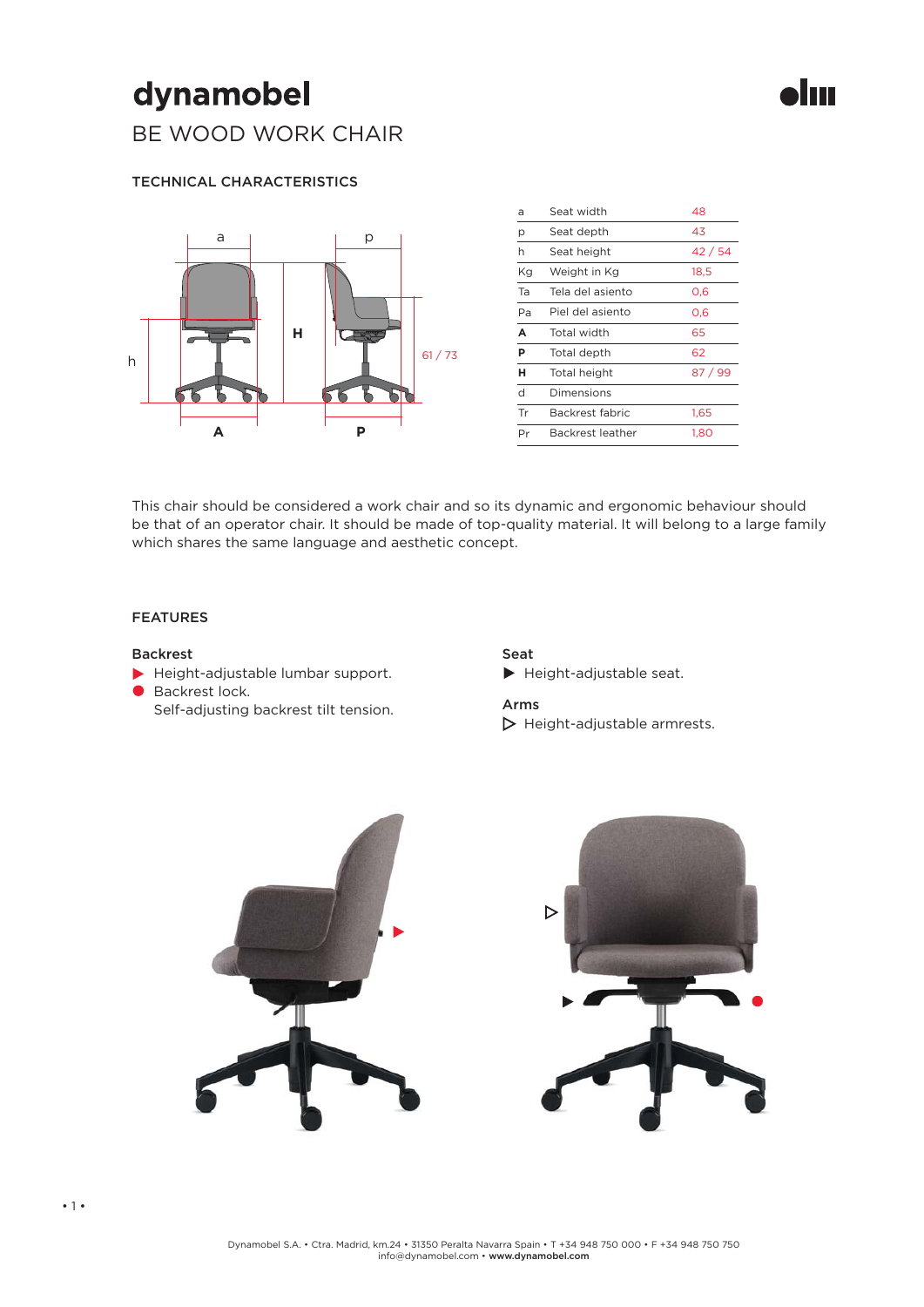# dynamobel

### BE WOOD WORK CHAIR

#### **DESCRIPTION**

#### **BACKREST**

14-mm thick plywood, formed and machined to an ergonomic shape. 25-mm thick block foam with a density of 40 kg/ $m<sup>3</sup>$  is adhered to the backrest and the fabric or leather is fitted on top.

Height-adjustable lumbar support which can be adjusted 50 mm via a control on the side.

Attached to the seat with a welded metal fixture.

#### SEAT

Made of 12-mm thick beech plywood. 50-mm thick block foam with a density of 35 kg/ $m<sup>3</sup>$  is adhered to this support and the fabric or leather is fitted on top. The bottom is lined with black fabric.

#### ARMRESTS

Height adjustable with a range of 50 mm and 5 positions. The arms slide on polyamide guides to prevent noise.

The sides of the armrests are lined with a flame-retardant barrier and 12mm thick block foam with a density of 60 kg/ $m<sup>3</sup>$  is adhered on top.

The entire assembly is covered with fabric or leather to order.

#### MECHANISM

Self-adjusting mechanism sensitive to the weight of the user. Synchronised backward movement of 18° and forward movement of 6°. 3 adjustment positions and backrest tilt lock.

#### COLUMN

SBS gas piston with a travel of 120 mm to adjust the height of the seat.

#### BASE

Polyamide base. Castors, 60mm in diameter.

- Aluminium base option.
- Castors for hard floor or soft floor option.